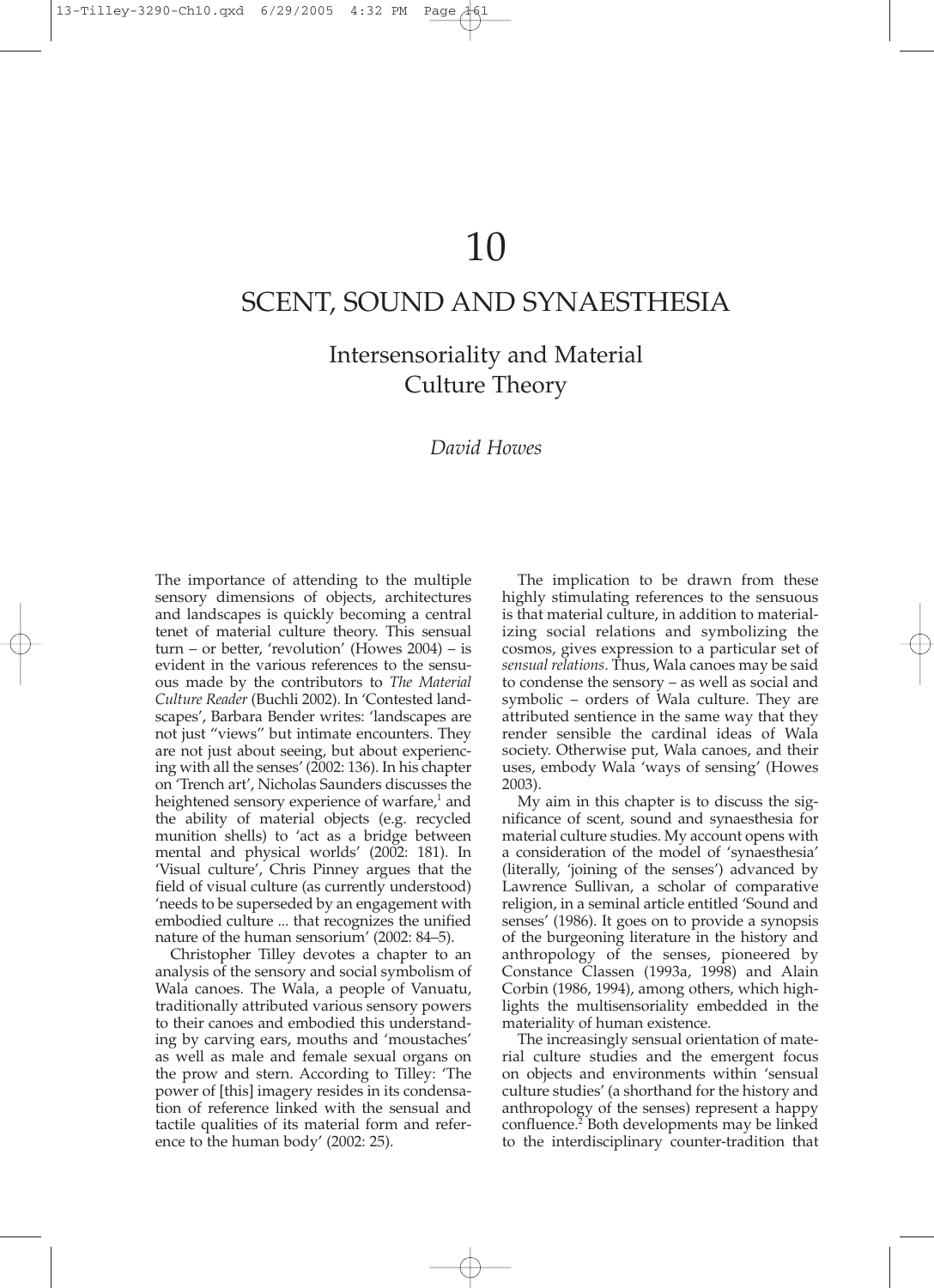has crystallized in recent years partly in reaction to the excesses of 'textualism' and 'ocularcentrism' in conventional social scientific accounts of meaning. Sullivan's 'Sound and senses' was, in fact, published the same year as *Writing Culture* (Clifford and Marcus 1986) – that is to say, at the height of the textual revolution (also known as 'the literary turn') in anthropological understanding. The latter revolution began in the 1970s, when Clifford Geertz (1973) introduced the suggestion that cultures be treated 'as texts'. The idea of 'reading cultures' proved tremendously productive throughout the 1970s and early 1980s, but then the idea of 'textualization' (ethnography 'as writing') took command. This had the untoward consequence of deflecting attention on to styles of text construction, and away from the sensuous realities those texts sought to convey. Indeed, in his contribution to *Writing Culture*, Stephen Tyler (1986: 137) went so far as to proclaim that: 'perception has nothing to do with it' (the 'it' being ethnography).3 While it may be etymologically correct to hold that ethno*graphy* is tied to writing, it is not epistemologically sound to reduce the anthropological endeavour to an exercise in 'text construction'.

Sullivan intended his model of 'sensing' – as opposed to 'reading' (or 'writing') – culture to serve as a multisensory alternative to 'the model of the text' (Ricoeur 1970, cited in Geertz 1973). That his article has languished in such obscurity is testimony to the extraordinary power of logocentric models in the humanities and social sciences, whether inspired by the Saussurean dream of a 'science of signs' (modelled on linguistics) or Wittgensteinian 'language games' or Foucauldian 'discourse analysis'. But 'the model of the text' no longer enjoys the same grip over the anthropological (or historical) imagination it once did. For example, while it was fashionable for a spell to consider consumer culture as 'structured like a language' following Baudrillard's lead in *The Consumer Society: Myths and Structures* (1970/1998) and *The System of Objects* (1968/ 1996), many voices now caution against such a 'simplistic equation between language and materiality, mainly due to the unordered and seemingly unstructured nature of consumption' (Blum 2002: 234, citing Miller 1998).

It will no doubt come as a surprise to some that: 'The limits of my language are *not* the limits of my world' – or in other words, that the evidence of our senses is equally worthy of attention. However, this observation would appear to be a point of increasingly widespread consensus among scholars of material culture: 'a design is not a word and a house is not a text: words and things, discourses and material practices are fundamentally different', writes Tilley (2002: 23–4; see further Pinney 2002: 82; Tacchi 1998; Stahl 2002). It is also fundamental to sensual culture studies, which has long warned against the visual and verbal biases intrinsic to the dominant social scientific accounts of 'meaning' (Classen 1990; Howes 1991: 3). Setting aside linguistic models and attending to the multiple respects in which culture mediates sensation and sensation mediates culture can be a source of many insights into the 'interconnectedness' of human communication (Finnegan 2002). 'Society', in so far as it is grounded in 'consensus' – meaning 'with the senses' – is a sensory fact, just as the sensorium is a social fact.

#### THE MODEL OF SYNAESTHESIA

In 'Sound and senses', Sullivan presents a review of recent developments in performance theory, hermeneutics and information theory. His account culminates in the suggestion that: 'The symbolic experience of the unity of the senses enables a culture to entertain itself with the idea of the unity of meaning' (1986: 6). He goes on to apply his model of 'the unity of the senses' – or 'synaesthesia' – to the interpretation of the myths and rituals of diverse South American Indian societies.

Medically speaking, synaesthesia is a very rare condition in which the stimulation of one sensory modality is accompanied by a perception in one or more other modalities. Thus, synaesthetes report hearing colours, seeing sounds, and feeling tastes (see Marks 1982).<sup>4</sup> Such inter-modal associations and transpositions are also commonly reported by persons under the influence of hallucinogens. Sullivan's account is, in fact, centred on a variety of South American Indian societies which make ritual use of the hallucinogenic *Banisteriopsis Caapi* plant. However, he also extends the term synaesthesia to refer to the ritual process of bringing many or all of the senses into play simultaneously. This makes his theory of 'cultural synaesthesia', as it could be called, potentially applicable to the interpretation of ritual and cosmological systems the world over.

The strength of Sullivan's model lies in the way it recognizes 'the unified nature of the human sensorium', as Pinney (2002) would say; but, from the perspective of the anthropology of the senses this is also one of its weaknesses. The weakness stems from Sullivan's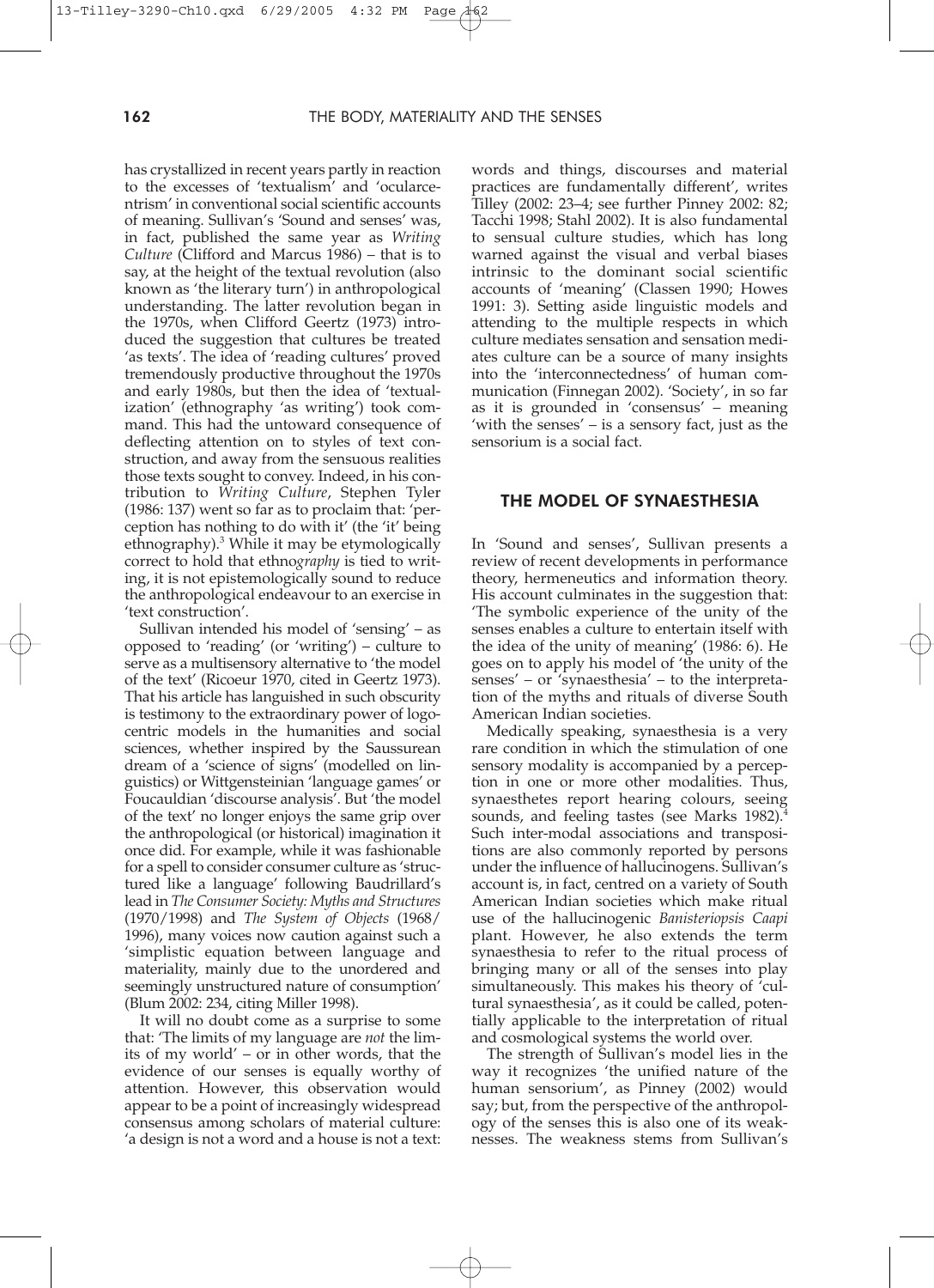#### SCENT, SOUND AND SYNAESTHESIA 163

presupposition of 'the oneness of meaning'. The latter presumption derives from the information theory approach to the study of ritual communication, which holds that 'although the receiver of a ritual message is picking up information through a variety of different sensory channels simultaneously, all these different sensations add up to just one message' (Leach 1976: 41). Such an approach imposes a spurious unity on ritual communication because of the way it treats 'meaning' as primary and the senses as so many arbitrary and basically interchangeable channels for the delivery of some hypostasized 'message'. It would be more consonant with what we now know about the materiality of communication to regard sensing (seeing, hearing, touching, etc.) as primary and meaning as mediated. The information theory approach also tends to deflect attention from the subject of the socialization of the senses through ritual, whereas it is precisely this sensual socialization that ought to occupy the analyst. These points of critique may be illustrated by analysing Sullivan's interpretation of the Tukano-speaking Desana myth of the 'origin of communication' through the lens of Classen's (1990) independent account of the Desana sensory order.

As Sullivan relates:

For Tukano speakers of the Northwest Amazon the crying sounds of a mythic baby called Cajpi are also the tastes and visual images of the hallucinogenic drink made from his body (the magical plant, *Banisteriopsis Caapi*) 'for as soon as the little child cried aloud, all the people ... became intoxicated and saw all kinds of colours.' The divinity named Yepa Huaké commanded that the child be dismembered. A piece of his body was given to each social group. This distribution established not only the ranked hierarchy of groups in society today but also the different qualities of vision and modulations of sound that constitute each group's cultural existence as art, musical performance, and speech.

#### (1986: 26)

Sullivan goes on to bring the Desana 'interpretation' of ritual and mythic communication into alignment with information theory:

The significance of the ritual beverage and the visions induced by ritual acts arises originally from the crying sounds of the sacred child. That sound in the environment of the unspoiled mythic world is an image similar to the perfect noise-free channel that Corcoran, the communication theorist, described as lying beyond this imperfect world of noise and redundancy. It is a unique

message, a unique signal, which bears meaning for all the senses ... [The] Tukano-speakers would agree that that kind of clarity and wholeness of meaning no longer exists. The dismembered state of meaning in this world requires and causes the redundant messages sent through different senses and media.

#### (1986: 26–7)

What Sullivan accomplishes by means of the above passage, which stages a conversation between Corcoran and an imaginary Tukanospeaker, is a translation of one cosmology into the terms of another (scientific Western) one. But this conversation is forced, and overrides the question of whether the Desana shaman would be willing (or able) to state his 'message' without recourse to the medium that models it – that is, without insisting that Corcoran ingest *yagé* (the Tukano name for the magical *Banisteriopsis Caapi* plant) first? Let us turn the conversation around, following Classen's analysis of the Desana sensory order in 'Sweet colors, fragrant songs' (1990).

In the beginning there was sound (the baby's cry), not a 'word' or 'score' (another favourite metaphor of information theory). This sound embodied smells and temperatures, as well as colours and tastes. These sensations are meaningful to different senses now, but were indistinguishable from each other in the mythic world. Thus, the sound of the baby's cry is viewed as having contained the Tukano 'sense ratio' (to borrow McLuhan's 1962 terminology) in embryo.

The division and distribution of the parts of the child's body modulated the original sound, just as it modulated society, partitioning the latter into ranked groups, each with its own style of singing, speaking and use of colours as well as other sensory media (odours, tastes). The division of sound, the division of the senses and the division of society, therefore, all arose together. Thus, the Tukano social and moral universe is structured in accordance with a model derived from the interrelation of the senses under the influence of *yagé*.

Social norms are sensory norms. This fundamental tenet of the Tukano sensory-social order finds expression in the way the different flavours with which each of the social groups were imbued at the moment of partition are to this day used to regulate marriage: 'Compatible marriage partners are those with opposite flavours' (Classen 1991: 249). It is also embedded in the contemporary ritual use of *yagé*: 'Through the use of hallucinogens, and a controlled sensory environment, shamans attempt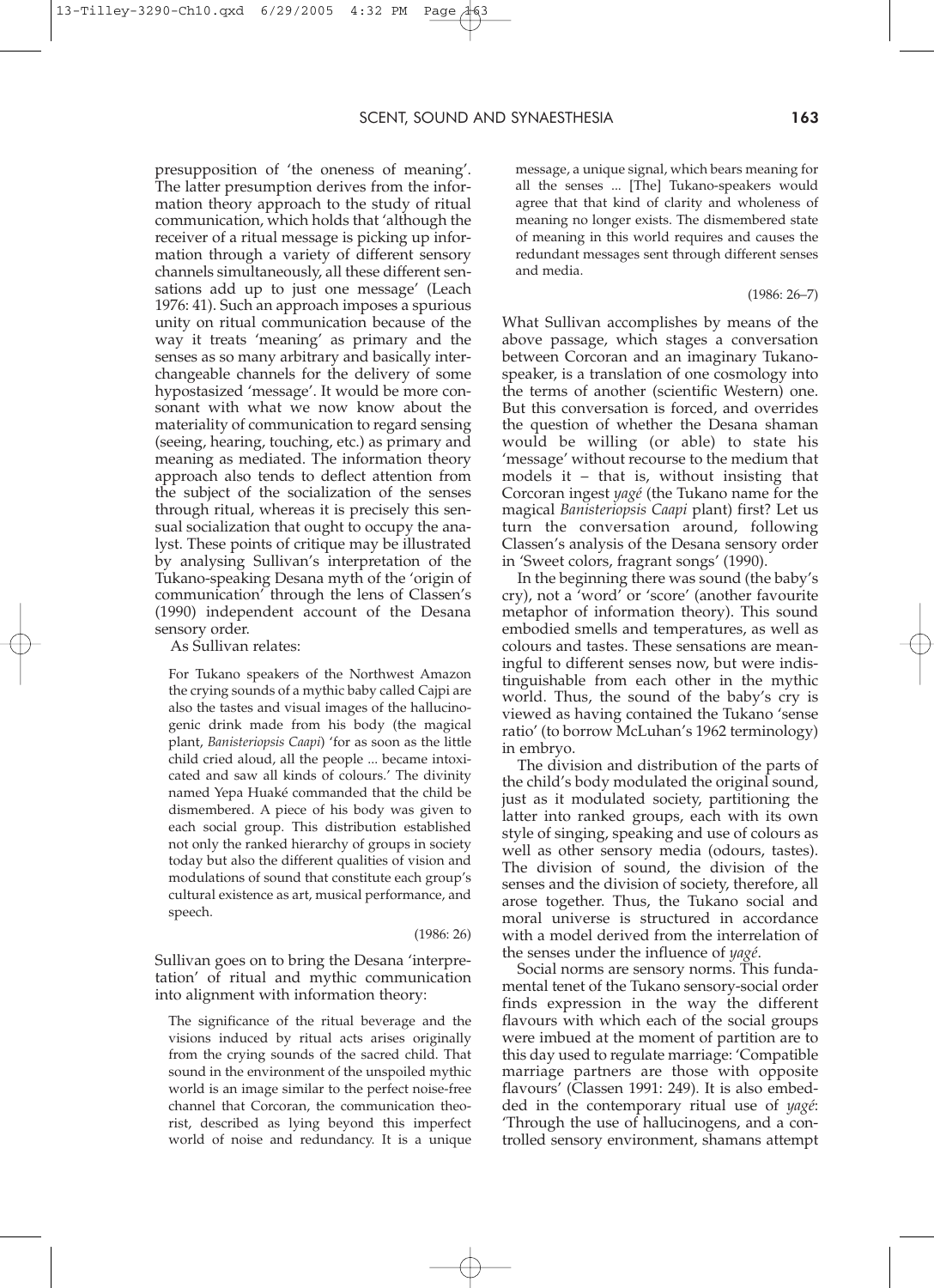to "make one see, and act accordingly," "to make one hear, and act accordingly," "to make one smell, and act accordingly," and "to make one dream, and act accordingly"' (Classen 1990: 728). The need for the shaman to control the sensory environment follows from the fact that each social group embodies a different modulation of the senses. A shaman would not want his patients to see red where they ought to be seeing yellow, or smell a pungent odour when they ought to smell a sweet one, for it is believed that were the senses to be crossed in this way people would commit incest and other contraventions of the Tukano moral order.

Sullivan suggests that Tukano-speakers would agree with information theorists that the 'wholeness of meaning' is gone. He also claims that: 'Wholeness is seen in retrospect and in mourning' (Sullivan 1986: 27). This is far from clear. If there were only one sense and one meaning – that is, if the Desana sensory ratio had remained in the embryonic form it had in the mythic world, and never unfolded – then the sound of, say, a flute would convey a wealth of meaning, but not be able to evoke images in other modalities the way it does today. The Desana appear to delight in the cross-sensory associations which the unfolding of the sound of the baby's cry into the other senses has made possible. When a boy plays a flute, for example: 'The odor of the tune is said to be male, the color is red, and the temperature is hot; the tune evokes youthful happiness and the taste of a fleshy fruit of a certain tree. The vibrations carry an erotic message to a particular girl' (Reichel-Dolmatoff 1981: 91). The multiple associations adduced here serve to multiply the perceived meaning (or connotation) of the tune. Alas, the only thing the information theorist can see in this concatenation of sensations is redundancy; that is, all the *resonances* of the Desana way of sensing would be lost on one such as Corcoran.

Hence, while the theory of cultural synaesthesia has the potential to illuminate many aspects of cultural performance, space must be made within this theory to allow for a more relational, less unified conception of the human sensorium. Specifically, while the notion of 'the unity of the senses' is a helpful point of departure, and certainly more culturally sensitive than 'the model of the text' or 'score', more attention needs to be paid to such issues as: (1) the weight or value attached to each of the modalities, instead of assuming equality and interchangeability; (2) the sequencing of perceptions, instead of assuming simultanaeity; and (3) the way the use of different senses may give rise to different meanings, instead of assuming redundancy. Each of these assumptions (which Sullivan imports into his interpretation of the Desana myth owing to his uncritical reliance on information theory) limit what we sense, whereas the Tukano material challenges us to *expand* our senses, to recognize their interplay, and thus discover more meaning instead of less.

#### THE MODEL OF INTERSENSORIALITY

A consideration of Dorinne Kondo's sensuous symbolic analysis of the Japanese tea ceremony will help concretize what is meant by the model of intersensoriality (in place of synaesthesia) advanced here. Kondo notes the emphasis on non-verbal symbolism in Japanese culture. The tea ceremony itself entails a cleansing and heightening of perception conducive to a state of silent contemplation. In the ceremony meanings are conveyed through sensory shifts, from garden to tea room, from sound to silence, from the odour of incense to the taste of tea. Kondo describes the aesthetic order of the tea ceremony as an 'unfolding, a sequence of movement with tensions, climaxes and directionality' (1983/2004: 197).

As is well illustrated by the sensory sequencing of the tea ceremony, intersensoriality need not mean a synaesthetic mingling of sensation. The strands of perception may be connected in many different ways. Sometimes the senses may seem to all be working together in harmony. Other times, sensations will be conflicted or confused. Either state may be employed as a social or aesthetic ideology.

Just as the model of intersensoriality does not necessarily imply a state of harmony, nor does it imply a state of equality, whether sensory or social. Indeed, the senses are typically ordered in hierarchies. In one society or social context sight will head the list of the senses, in another it may be hearing or touch. Such sensory rankings are always allied with social rankings and employed to order society. The dominant group in society will be linked to esteemed senses and sensations while subordinate groups will be associated with less valued or denigrated senses. In the West the dominant group – whether it be conceptualized in terms of gender, class or race – has conventionally been associated with the supposedly 'higher' senses of sight and hearing, while subordinate groups (women, workers, non-Westerners) have been associated with the so-called lower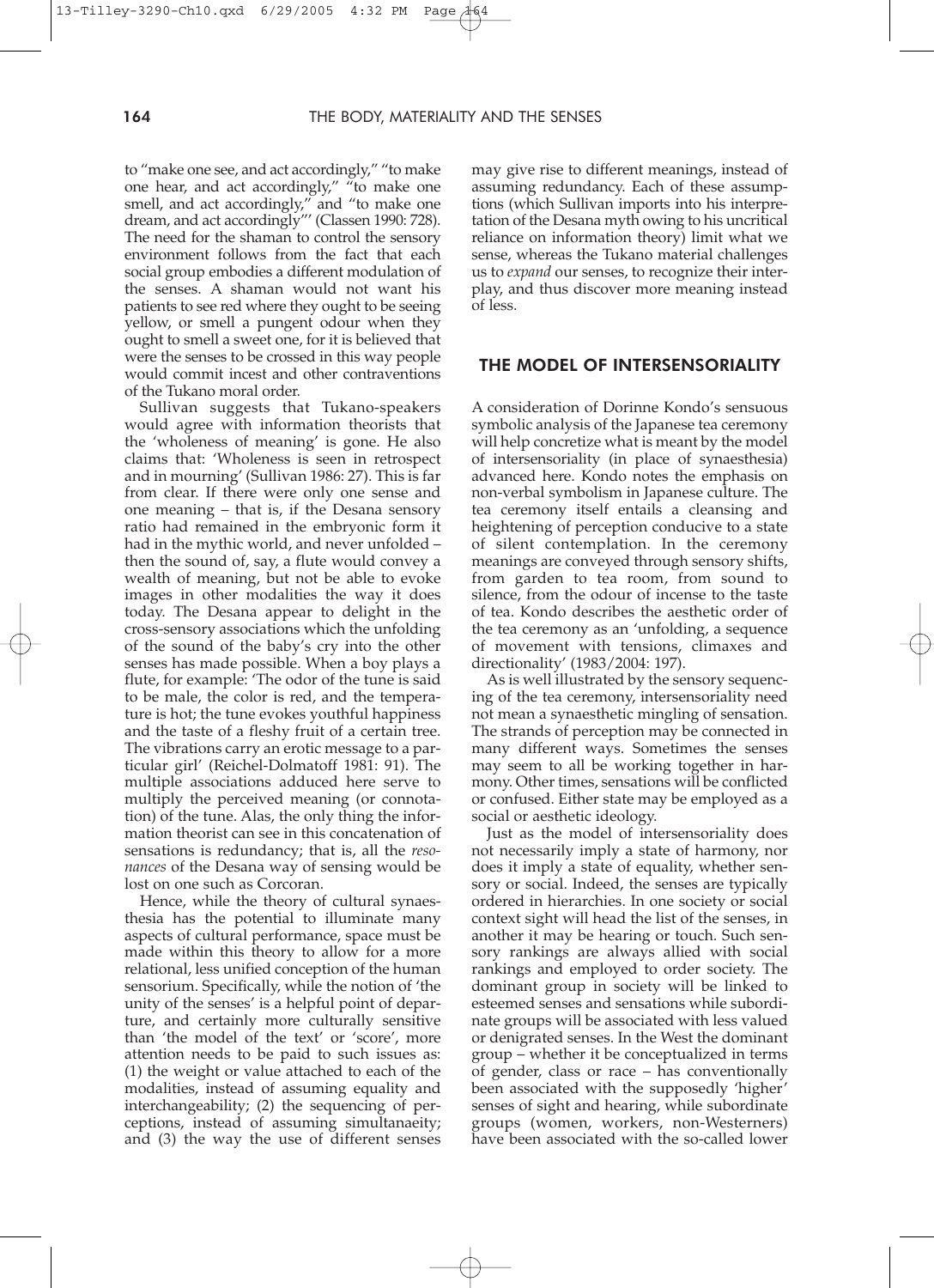senses of smell, taste and touch (Classen 1998: 154–6).

Within each sensory field, as well, sensations deemed relatively unpleasant or dangerous will be linked to 'unpleasant', 'dangerous' social groups. Within the field of smell, for example, the upper classes were customarily considered to be fragrant or inodorate, while the lower classes were held to be malodorous. George Orwell described this olfactory division of society forcefully when he wrote that 'the real secret of class distinctions in the West' can be summed up in 'four frightful words ... *The lower classes smell*' (quoted in Classen et al. 1994: 166). This perception of malodour had less to do with practices of cleanliness than it had to do with social status: according to the sensory classification of society a low social status translated into a bad smell. Thus Orwell stated that a nasty smell seemed to emanate from 'even "lower class" people whom you knew to be quite clean – servants, for instance' (Classen et al. 1994: 167). Here we can see how sensations of disgust are a matter not just of personal distaste but of social ordering (Miller 1997). The transformation of class distinctions into physiological sensations is a powerful enforcer of social hierarchies (see Corbin 1986; Classen 2001).

An instructive comparative example is provided by Anthony Seeger's analysis of the sensory order of the Suyà Indians of the Mato Grosso region of Brazil in 'The meaning of body ornaments' (1975). Suyà men pride themselves on their ear discs and lip discs. These ornaments are understood to make one 'fully human' (*me*). The faculties of speech and hearing are, in fact, 'highly elaborated and positively valued in Suyà society' (Seeger 1975: 215). For example, the Suyà word for hearing, *ku-mba*, means not only 'to hear (a sound)' but also 'to know' and 'to understand'. Thus, when 'the Suyà have learned something – even something visual such as a weaving pattern – they say, "It is in my ear"' (1975: 214). The ear is the primary organ through which the world is cognized. It is also the organ through which the human subject is socialized: both boys and girls are fitted with ear discs at puberty. A person who is fully social – that is, one who conforms fully to the norms of the group – 'hears, understands and knows clearly' (1975: 214). Only senior men and chiefs are permitted to wear lip discs, and (by virtue of this oral modification) engage in 'plaza speech' or 'everybody listen talk' as well as perform the songs which are so central to the Suyà symbolic order and sense of cultural identity.

Significantly, 'the eyes are not ornamented, tattooed or specially painted', nor is the nose (1975: 216). This diminution of the eyes and nose (in contrast to the extension of the lips and ears) is linked to the fact that only certain highly dangerous and elusive game animals are credited with a keen sense of smell, as well as 'strong eyes'. Related to this is the fact that adult men are presumed to be 'bland smelling' while adult women, who are deemed to participate more in nature than society, are said to be 'strong smelling' (Seeger 1981: 111). Witches are also credited with 'strong eyes', and their transgressive position within the moral (which is to say, aural) bounds of society is further underscored by the fact that they are poor of hearing and engage in 'bad' or garbled speech.

It is of historical interest to note that Seeger's analysis in the 'Body ornaments' piece was inspired in part by McLuhan's notion of media as 'extensions of the senses'. Whereas McLuhan's point in *The Gutenberg Galaxy* (1962) was that our media become us, Seeger's point is that body decorations do much the same. The ear-minded sensory order of the Suyà is precisely what one would expect of an 'oralaural' (as opposed to chirographic, typographic or electronic) society, in McLuhan's terms. However, Seeger also complicates McLuhan's typology by attending to the different meanings and values of the different faculties in the Suyà sensory order, and in those of other Gê-speaking peoples of the Mato Grosso. For example, the neighbouring Kayapo mark the attainment of puberty by fitting boys with penis sheaths, and do not wear ear discs (only strings of beads). Adult Kayapo men do wear lip discs, but they are not very ornate. This makes them less than human by Suyà standards, and this ranking is, of course, mutual. The Suyà economy of the senses thus differs from that of the Kayapo, as regards the salience and direct/indirect regulation of aurality and tactility (or sexuality) respectively. This suggests that, contrary to McLuhan's theory, not all 'oral societies' are of one mind with respect to the ranking and uses of hearing relative to the other senses – a point which has been confirmed by numerous subsequent studies (Classen 1993a, 1997; Geurts 2002; Howes 2003).

### SENSORY WORLDS

The field of material culture studies stands to be significantly enriched through attending to the multiple sensory dimensions of 'material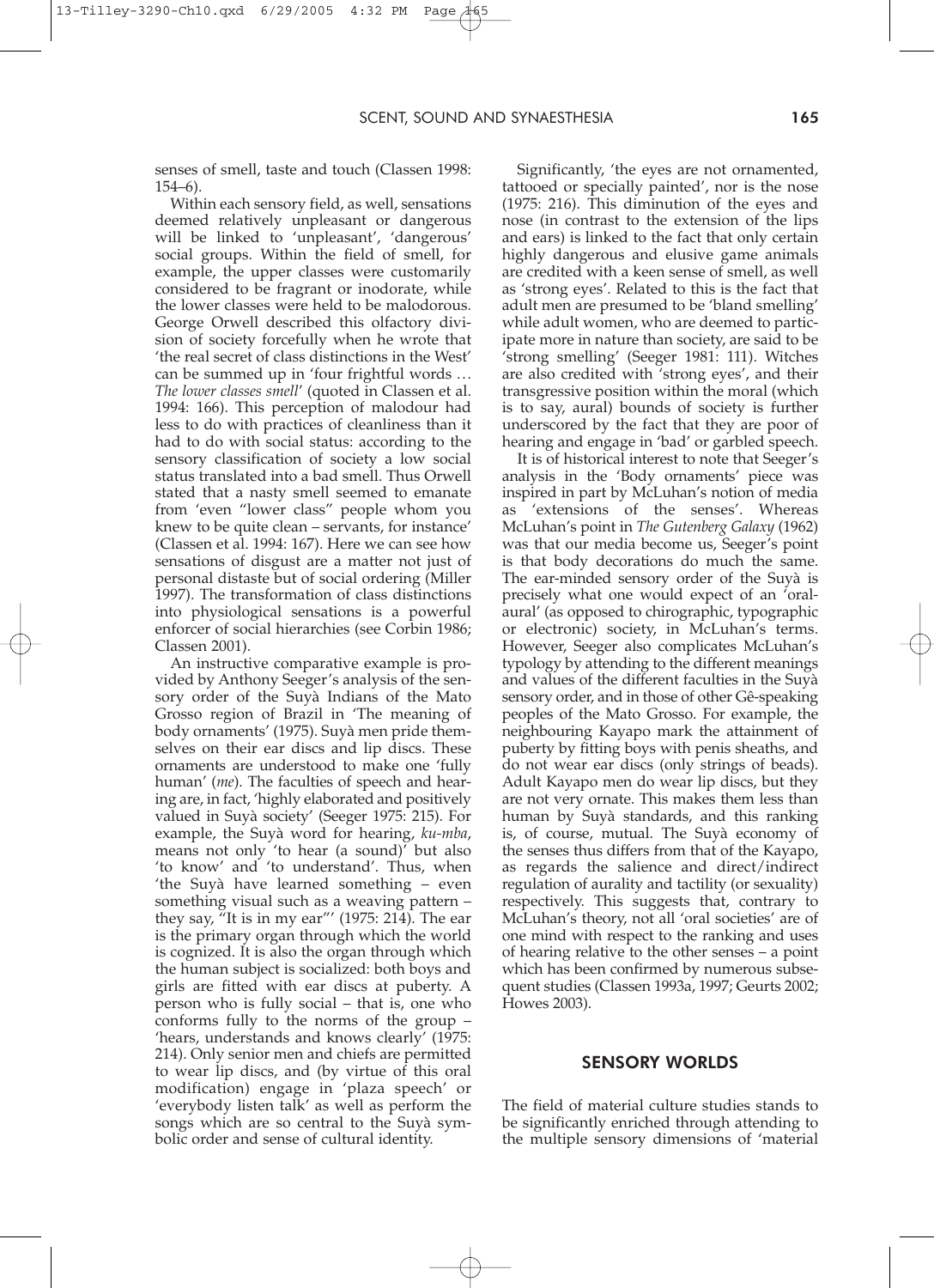worlds' (Miller 1998). As Daniel Miller observes in 'Why some things matter': 'through dwelling on the more mundane sensual and material qualities of the object, we are able to unpick the more subtle connections with cultural lives and values that are objectified through these forms, in part because of the qualities they possess' (1998: 9). My focus in this section shall be on artefacts as extensions of the senses and the emergent notion of emplacement, or the sensuous reaction of people to place.

#### **Artefacts**

Every artefact embodies a particular sensory mix. It does so in terms of its production (i.e. the sensory skills and values that go into its making), in the sensory qualities it presents, and in its consumption (i.e. the meanings and uses people discover in or ascribe to it in accordance with the sensory order of their culture or subculture).

The shell valuables (armshells and necklaces) which circulate in countervailing directions around the vast inter-island system of ceremonial exchange known as the '*kula* ring' in the Massim region of Papua New Guinea provide a good example of artefacts as extensions of the senses. The sonic, kinetic and visual as well as olfactory characteristics of these objects (together with their attachments) are keyed to the Massim hierarchy of sensing and scale of self-constitution. The shell valuables provide a standard in terms of which the social status and persuasive powers of their (always temporary) possessors can be judged and communicated. In the Massim world, every man of the *kula* wants to progress from being a face with no name (i.e. admired for his visual and olfactory appearance when he goes on a *kula* expedition to visit his partner on a neighbouring island) to being a name with no face (i.e. have his name circulate quite apart from his body in concert with the named shells of note that have passed through his possession).

According to Annette Weiner's revisionist analysis of *kula* exchange, the *kula* is not about 'the love of give-and-take for its own sake', as Malinowski suggested, 'but creating one's own individual fame through the circulation of objects that accumulate the histories of their travels and the names of those who have possessed them' (quoted in Howes 2003: 67). The cardinal value of Massim civilization is, in fact, *butu*, which means both 'noise' and 'fame'. This value is condensed in the sensual qualities of the attachments which serve as an index of a

kula valuable's status or rank. The attachments consist of trade beads, seeds, other types of shells, and bits of plastic or tin, which are tied either to the valuable itself or to a frame. Basically, the attachments serve to augment the space of the valuable by extending its boundaries, by suggesting motility and by making a chiming or tinkling noise. It is fitting that the attachments enlarge the body of the shell, extending it outward in space, given the connection between beautification and exteriorization that is so fundamental to Massim aesthetics (Munn 1986; Howes 2003: 72–3). It is also fitting that they impart motion (specifically, a trembling motion) to the shell, since the essence of a valuable lies in its mobility – its being for transmission. The main function of the attachments, however, is to signify success in *kula* exchange through sound, hence the significance of the chiming or tinkling sound they make. (In many parts, *kula* transactions are in fact concluded at night, so that it is the sound of a *kula* valuable being carried off to the beach that signals success on the exchange.) As Nancy Munn observes, 'the mobile decor makes a sound that ramifies the space [of the shell] – as if putting it into motion – so that what may be out of sight may nevertheless be heard' (quoted in Howes 2003: 82).

The sensory meaning of an object or artefact may change over time. Consider the case of the rose. The transformation of the rose from a premodern symbol of olfactory and gustatory perfection to a modern symbol of formal visual perfection indexes the shifting balance of the senses in Western history – specifically, the visual eclipse of smell. While in pre-modern times 'A rose by any other name would smell as sweet' and rose petals were frequently used in cooking, in modern times, many varieties of roses look quite splendid but have, in fact, lost their scent owing to selective breeding. This shift did not go uncontested. William Morris, for example, railed against 'the triumph of surface over essence, of quantity over quality', represented by the way in which showy gardens had come to replace scented gardens in Victorian England (Classen 1993a: 31).

The sensory meanings of objects also vary across cultures. Analysing commodities as bundles of sensual relations, susceptible to multiple appropriations (or appraisals), can help elucidate the sensory as well as social biographies of things in the course of their domestication (see Dant 1999: 110–29). It can also can help to explain the often innovative meanings and uses ascribed to foreign products in contexts of 'cross-cultural consumption' (Howes 1996).5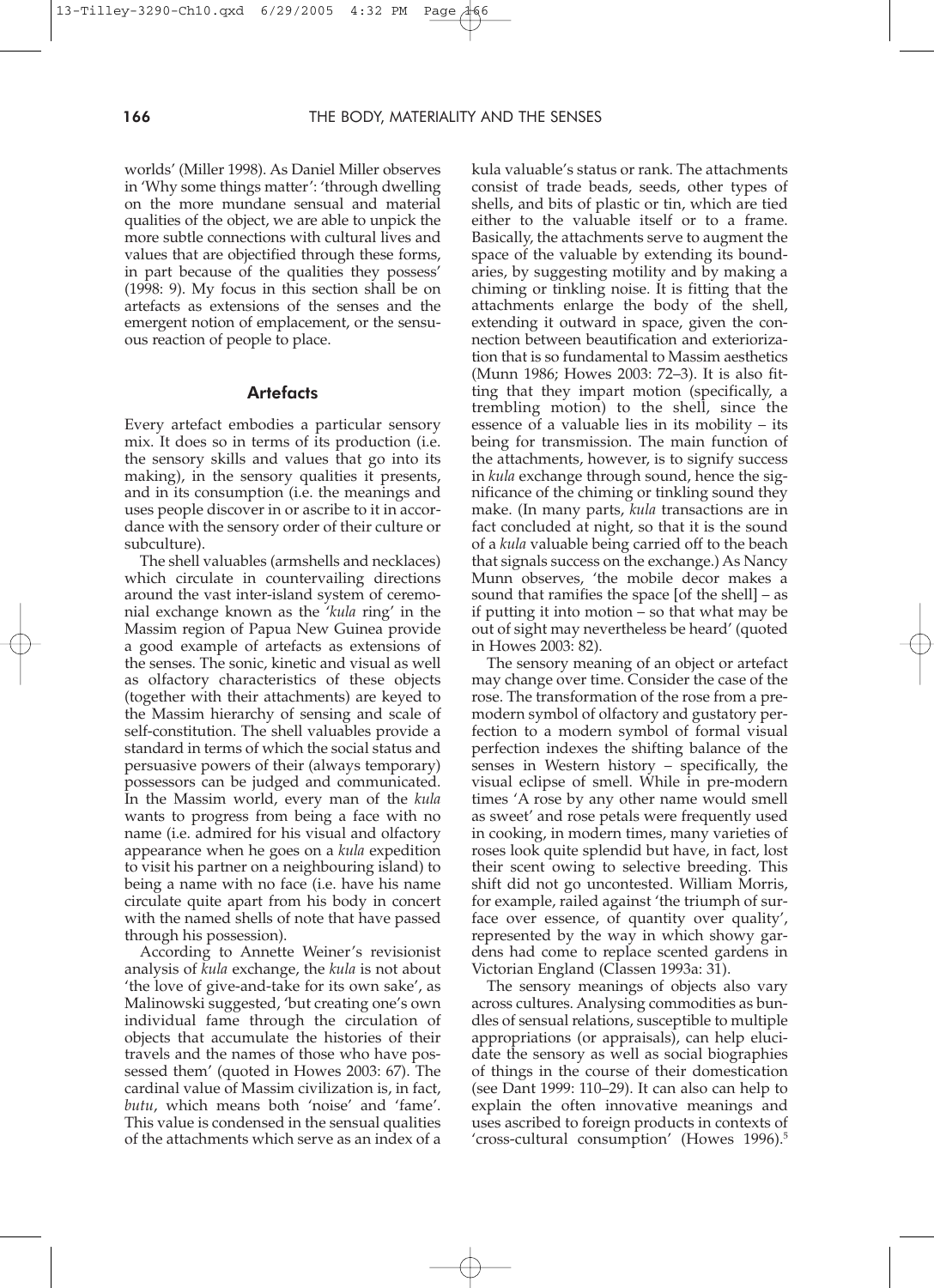#### SCENT, SOUND AND SYNAESTHESIA 167

For example, the Algonquin Indians traded furs for glass beads of various hues with the French in seventeenth-century Québec, and there was also a significant traffic in prayer beads. But the Algonquians did not admire the beads simply for their 'brilliance', they also occasionally ground them up and smoked them because 'the respiratory route' was the standard sensory channel for the ingestion of power-laden substances (von Gernet 1996: 170–6). To take a contemporary example, Johnson & Johnson's baby powder is a popular trade item in Papua New Guinea. Rather than being applied to babies, however, it is used for purifying corpses and mourners, asperging the heads of ritual performers, and for body decor.<sup>6</sup> This decorative use of baby powder (as a substitute for crushed shell) has the effect of intensifying the visual and olfactory presence of the person in ways that accord with the emphasis on exteriorization in the Massim aesthetic order, as discussed elsewhere (see Howes 2003: 217–18).

It is not only in contexts of cross-cultural consumption that commodities acquire new uses and meanings on account of local appraisals of their sensual qualities. Take the case of Kool-Aid – that icon of American middleclass family life – which is used as a (cheap yet colourful) hair dye by numbers of rebellious North American 'tweens' (i.e. those aged 10 to 13). Here tween subculture is the determining factor in 'making sense' of what Kool-Aid is good for, converting a taste into a sight.

#### Emplacement

The sensuous reaction of people to place has received increased attention of late thanks to the pioneering work of Yi-Fu Tuan (1974, 1995) and Steve Feld (1996), among others. Their example has led geographers and anthropologists alike to foreground the notion of sensescapes in place of the conventional notion of landscape, with its primarily visual connotations (see Porteous 1990), and to pay heightened attention to processes of 'emplacement' (Rodman 1992; Fletcher 2004) as distinct from (but inclusive of) processes of 'embodiment' (Csordas 1990).

In his contribution to *Senses of Place*, Feld probes the seemingly transparent meaning of the word 'sense' in the expression 'sense of place' by asking: 'How is place actually sensed?' He goes on to argue that 'as place is sensed, senses are placed; as places make sense, senses make place' (1996: 91). Feld's point is nicely exemplified by numerous subsequent studies of the sonic dimensions of social life (or sonorization of the material world), such as those collected in *Music, Sensation, and Sensuality* (Austern 2002), *The Auditory Culture Reader* (Bull and Back 2003) and *Hearing Cultures* (Erlmann 2004).

The odorization of the material world, both historically and across cultures, has also come under increased investigation (Corbin 1986; Classen et al. 1994; Rasmussen 1999; Drobnick forthcoming). Vishvajit Pandya's ethnography of Ongee 'osmology' (or science of scent) presents a particularly illuminating case study of the socialization of olfaction. Among the Ongee, a hunting and gathering people of Little Andaman Island in the Bay of Bengal, smell is the primary sensory medium through which the categories of time, space and the person are conceptualized. Odour, according to the Ongee, is the vital force which animates all living, organic beings, and life, for the Ongee, is a constant game of olfactory hideand-seek. They seek out animals in order to kill them by releasing their odours, and at the same time try to hide their own odours both from the animals they hunt and from the spirits who hunt them.

Space is conceived of by the Ongee not as a static area within which things happen but as a dynamic environmental flow. The olfactory space of an Ongee village fluctuates: it can be more expansive or less, depending on the presence of strong-smelling substances (e.g. pig meat), the strength of the wind, and other factors. The Ongee smellscape, then, is not a fixed structure but a fluid pattern that can shift according to differing atmospheric conditions. The Ongee convey the fluid nature of odour by employing the same word, *kwayaye*, for both the emission of odours and the ebb and flow of tides (Pandya 1993; Classen et al. 1994: 97–9).

When Pandya observed that his official map of the island did not correspond with his experience of it among the Ongee, an Ongee informant replied:

Why do you hope to see the same space while moving? One only hopes to reach the place in the end. All the places in space are constantly changing. The creek is never the same; it grows larger and smaller because the mangrove forest keeps growing and changing the creek. The rise and fall of the tidewater changes the coast and the creeks. ... You cannot remember a place by what it looks like. Your map tells lies. Places change. Does your map say that? Does your map say when the stream is dry and gone or when it comes and overflows? We remember how to come and go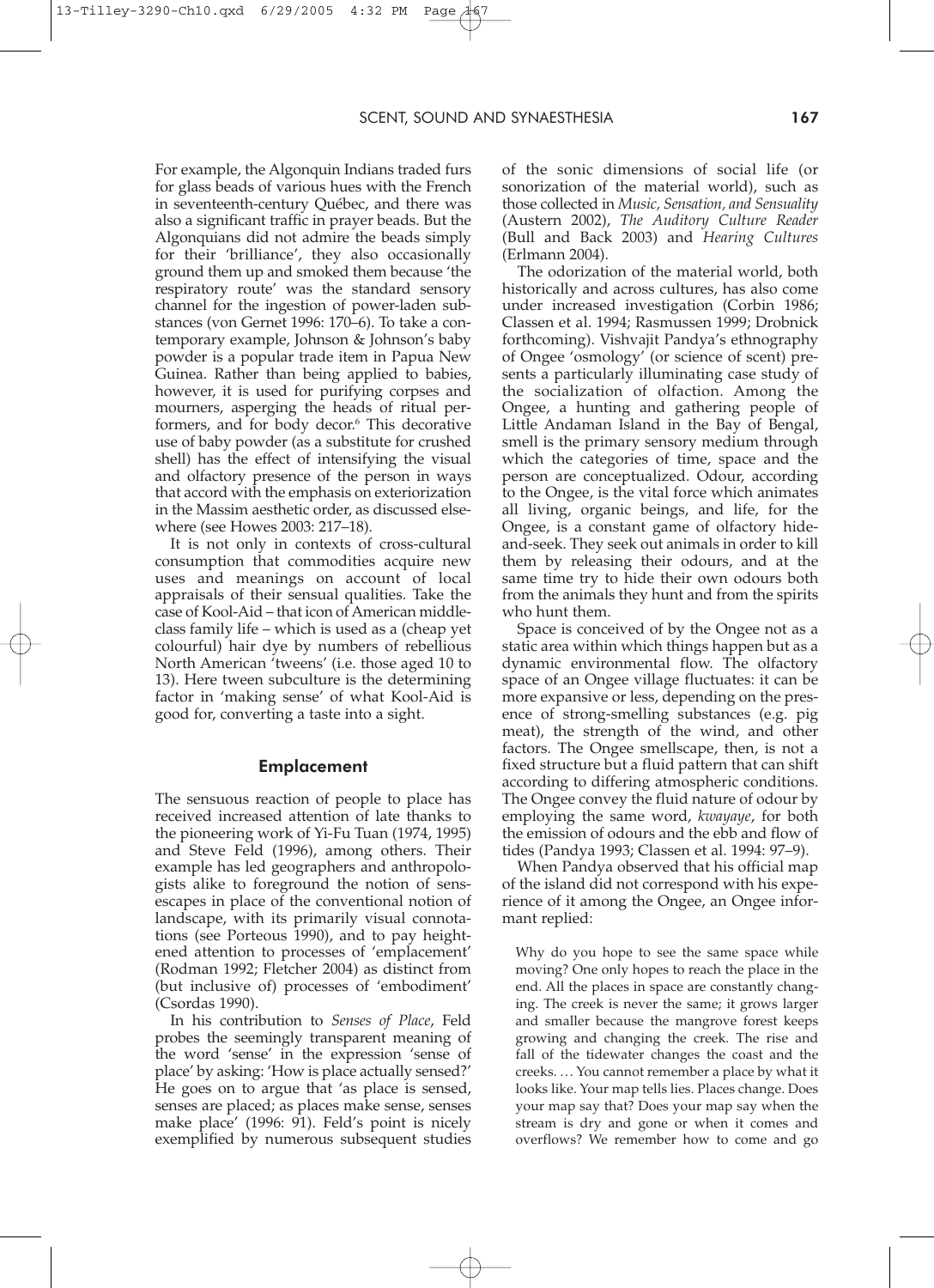back, not the places which are on the way of going and coming.

(Pandya 1991: 792–3)

Among the Ongee, space is as fluid as the odours which animate the world. How would a Western cartographer begin to map the complexities of the Ongee's fundamentally nonvisual sense of place?<sup>6</sup>

A culture's sensory order is also projected in its architecture. A good comparative example would be the nineteenth-century European fashion for balconies versus the windowless walled domestic compounds found in many parts of Africa. The architectural form of the balcony allowed the bourgeois subject to gaze but not be touched while the walled compound inhibits sight and fosters tactile engagement. The latter arrangement is important to a people such as the Wolof of Senegal, for whom touch is the social sense and vision the sense of aggression and transgression (Howes 1991: 182–5). Another interesting comparative example is the Inuit snowhouse or 'igloo' versus the modern bourgeois home. According to Edmund Carpenter, 'visually and acoustically the igloo is "open," a labyrinth alive with the movements of crowded people' (1973: 25). By contrast, the proliferation of rooms within the bourgeois dwelling has had the effect of privatizing what were once more social functions (the preparation and consumption of food, the elimination of bodily wastes, sleeping) by confining each to a separate compartment. The fragmented understanding of the sensorium with which most modern Western subjects operate is at least partly attributable to this great nineteenth-century repartition of space and bodily functions.

Most studies of emplacement have tended to focus on the ordering or integration of the senses. However, it is important to consider the underside of emplacement as well – namely, the sense of displacement typically experienced by marginal groups within society. For example, Chris Fletcher (2004) has coined the term 'dystoposthesia' to describe 'the incompatibility of bodies to the space they inhabit' experienced by those who suffer from 'environmental sensitivities' (ES). For sufferers of ES, the visual world is dangerously deceptive. Through the eye-catching facades of modern life – furniture, paint, rugs, cosmetics – seep invisible toxic fumes, turning the dream worlds of consumer capitalism into corporeal nightmares. ES sufferers have no evident reason for their deranged sensations, for the world they perceive as threatening is judged by others to be safe. Indeed, ES is medically unrecognized and often dismissed as a 'garden variety mental disorder'. In order to retain a sense of sanity, ES sufferers must 'work out a bodily logic of what remains illogical' (Fletcher 2004: 384).

The term dystoposthesia might also be applied to the life world of the homeless persons in Boston studied by Robert Desjarlais in 'Movement, stillness' (2004). Whether on the street or in a shelter the homeless are incompatible with their sensory environment. Both sites offer a continual series of sensory assaults; brutal in the case of the street, distracting in the case of the shelter, with its constant hum of activity. Desjarlais describes how the homeless develop various sensory techniques to cope with their situation. When a 'quiet place' cannot be found, the body itself becomes 'silent', numb to the world outside and the feelings inside: the homeless 'play dead', even though this strategy exposes them to additional risks.

### SENSORIAL INVESTIGATIONS

Victor Buchli has drawn attention to the curious neglect of materiality in material culture studies. He observes that 'material culture' transforms 'a mostly inarticulate realm of sensual experience into the two dimensions of a scholarly text or the "*nature-morte*" of the museum display' (2002: 13). He wonders whether there is any alternative to this seemingly inexorable 'decrease in physicality' (or movement towards 'the dimensionless and ephemeral') when objects are reduced to writing or subject to classification and exhibition in glass cases.

I am in sympathy with Buchli's critique of the neglect of materiality in material culture studies, though I would be more inclined to speak of the sensuality of material culture. I am also in agreement with his attack on the ideology of 'conservation'. (Conservation, according to Buchli, conserves nowhere near as much as it 'produces' a particular order of things.) However, I also believe that a number of questionable assumptions remain embedded in Buchli's state-of-the-art critique, and that these have the effect of limiting what he is able to conceive of by way of alternative modes of presentation. Why suppose that artefacts are not for handling? Why prioritize the visual appearance of an object?<sup>7</sup> This last question is prompted by Buchli's observation that:

Most of our publications deny us any visual representation of the very physical objects we explore. This was never the case in the beautifully illustrated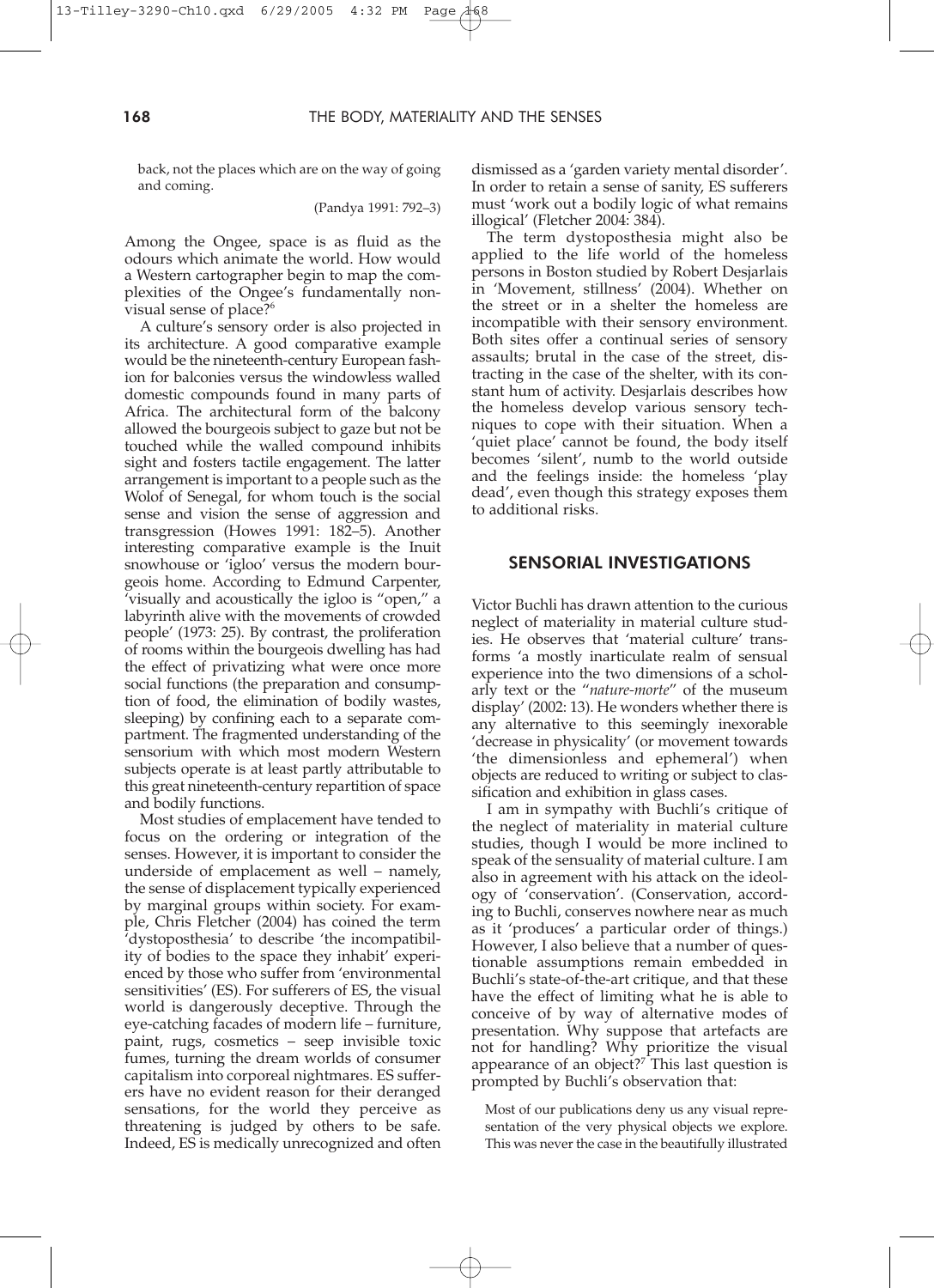discussions of material culture in the past and their exquisite display when the affects of these objects were at their most problematic ... [from a contemporary postcolonial perspective]. Their visuality and form was the primary vehicle of authority and information, the text was merely supplementary and discursive.

#### $(2002:14)$

To truly access the materiality of an object, I maintain, it is precisely those qualities which cannot be reproduced in photographs – the feel, the weight, the smell, the sound – which are essential to consider. As the previous sections of this chapter have indicated, these non-visual qualities are also often of key importance within an artefact's culture of origin. Appreciating the visual design of a Tukano basket would tell one nothing of the range of sensory characteristics which are meaningful to the Tukano, right down to the odour of the vines from which a basket is made. To access such non-visual qualities, however, often involves breaking one of the most sacred museological taboos and actually *handling* a collectible. This fear of touch is not intrinsic to the museum. Early museums often gave visitors tactile access to their collections, of which visitors took full advantage. Thus seventeenth and eighteenth-century diarists record lifting, feeling and smelling artefacts in the collections they visited (Classen and Howes forthcoming). It is certainly the case that most early curators did not share the modern preoccupation with conservation. However, it is even more true that the sensory values of the time gave an importance to tactile knowledge which has since been discounted. Even though it might endanger the collection, visitors were still allowed to touch because of the belief that touch was essential for appreciation. The current sensory order of the museum resulted from the confluence of a widespread hypervaluation of vision in modernity and a new emphasis on the preservation of the material past (Classen 2005).<sup>8</sup>

Owing to its association with museum studies and to its development within a particular culture of vision, material culture studies has tended to overlook the multisensory properties of materiality. While this is now changing, as we have seen, old habits die hard. Examining the sensuous worlds of non-Western peoples such as the Tukano and the Ongee brings out the importance of exploring all the sensory dimensions of material life, even the olfactory – the most denigrated sensory domain of modernity. The model of intersensoriality, in turn, compels us to interrelate

sensory media, to contextualize them within a total sensory and social environment. While all media may not be conveying the same message, or given the same attention, they are nonetheless all playing on each other. The study of material culture, from this perspective, becomes the exploration of sensory relationships and embodied experience within particular regimes or systems of cultural values. It is only through such multisensory investigations that material culture studies can become a full-bodied discipline. After all, a material culture that consisted solely of images would be immaterial.

#### NOTES

- Saunders's point is that the Great War of 1914–18 was a crisis of synaesthetic proportions, and not simply a 'crisis of vision', as others maintain (e.g. Jay 1993: 211–15).
- 2 The sensual revolution in material culture studies is not confined to the work of the University College London Material Culture Group, as the examples cited thus far might suggest. For example, Nadia Seremetakis makes an eloquent case for treating 'perception as material culture in modernity' in *The Senses Still* (1994), and David Sutton (2001), building on the work of James Fernandez (1986), has highlighted the sensory dimensions of memory and food. There is a whole sub-field of archaeology now dedicated to the 'archaeology of perception' (Houston and Taube 2000; Ouzman 2001). Other leading proponents of the sensory analysis of artefacts include Richard Carp (1997) and Jules Prown (1996).
- 3 In drawing out this logical implication of the 'writing culture' position, Tyler is, of course, exposing the limits of representation, unlike the other contributors to the Clifford and Marcus volume (1986), who would appear to condone and even celebrate them (see Howes 2003: 22–3).
- 4 There is a quality to synaesthetic expressions, such as 'crumbly yellow voice', which some perceive to be akin to metaphor. Similarly, one finds the term 'synaesthesia' being used interchangeably with 'metaphor' in the works of anthropologists such as Isbell (1985). This is untoward, for synaesthesia is a sensory process, not a linguistic one like metaphor, and its value as a theoretical concept may consist precisely in the way it enables us to analyse rituals from a perspective that is beyond metaphor – that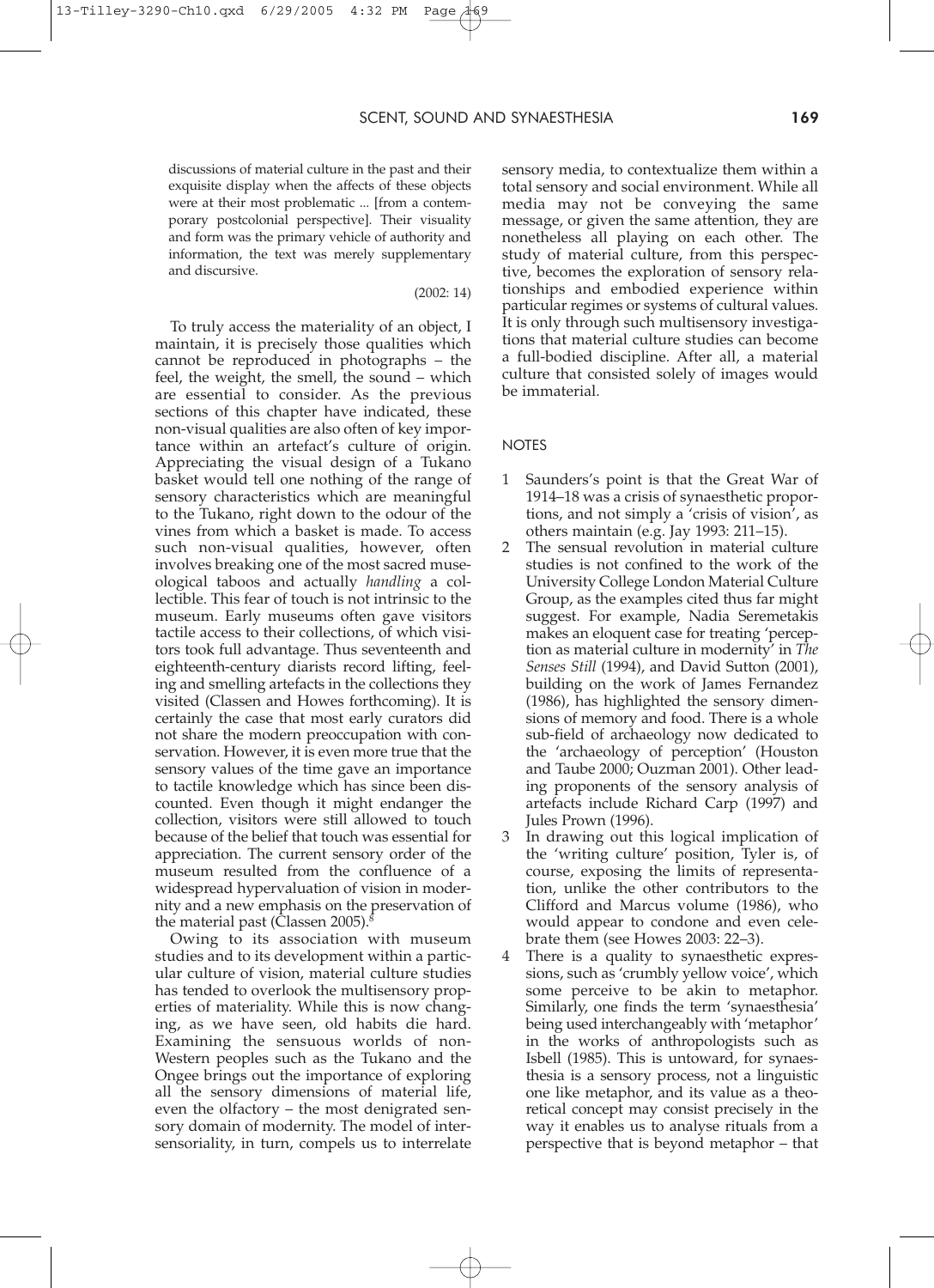is, from a perspective which treats rituals as 'ways of sensing' the world (Howes 2003). Such an approach builds on the manifold senses of the word 'sense' – 'sense' as 'sensation' and 'signification', to which one might add 'direction' (as given in the French word *sens*).

- 5 Also of note in this connection are those studies which highlight the struggle for dominance of conflicting constructions of the sensorium in situations of culture contact (see Classen 1993b; Hoffer 2003).
- Ongee osmology, in addition to defying cartography, poses a significant challenge to phenomenological approaches to the study of human-environment relations. To take a paradigm case, in *The Perception of the Environment* (2000) Tim Ingold dwells extensively on sight and sound and 'motion' (or action) but his text is virtually devoid of references to smell or taste or touch. The Ongee would thus find little or nothing to perceive in Ingold's phenomenologically reduced 'surroundings' – but then, this should not be so surprising, given that phenomenology comes from the Greek *phainen*, which means 'to appear'. Ingold's work, in addition to being open to critique for (uncritically) reflecting certain conventional Western perceptual biases in its account of 'the environment', must be challenged for the Eurocentrism with which it champions the theories of perception advanced by philosopher Maurice Merleau-Ponty and psychologist J.J. Gibson as if the universal validity of those theories were a given, instead of remaining to be seen (see Ingold 2000: Chapter 14; Howes 2003: 239–40 n. 8).
- 7 To these questions one might add: why assume that writing must be a twodimensional medium? There exist counterexamples, such as the Inca *quipu*, which consists of a series of knotted strings, and is best characterized as a multidimensional and multisensorial form of writing (Classen and Howes forthcoming; see further Küchler 2002 and Connor 2003: 40–1 on the multisensory symbolic significance of knots and knotting). Given the unlikelihood of Inca writing ever being revived, much less becoming the lingua franca of the academy, it might be objected that our writing about material culture means continuing to frame it within a twodimensional medium. To this objection I would respond that it is nevertheless possible to hone our powers of (verbal) description to the point that our words mingle

with their referents, thereby sensualizing language instead of merely verbalizing things. This path is suggested by the work of historian Alain Corbin who, by recuperating past phrases, such as *aura seminalis*, miasma, etc., has succeeded at rendering history sensible (see Corbin 2000: 62). It is also exemplified by certain contemporary writers, such as Seamus Heaney (1991) and Susan Stewart (2002), who exploit the materiality (or better sensuality) of language in untold ways. So too can what Buchli (2002) calls the dimensionless '"*nature morte*" of museum displays' be complicated sensorially by curating exhibitions for all the senses, as exemplified by the work of Displaycult (Drobnick and Fisher 2002).

For an account of the florescence of the 'exhibitionary complex', or visual eclipse of touch, in the mid-nineteenth century see *The Birth of the Museum* (Bennett 1995), and for an analysis of the prehistory and fallout of this transformation in perception see Classen (forthcoming) and Candlin (2004).

#### **REFERENCES**

- Austern, Linda P. (ed.) (2002) *Music, Sensation and Sensuality*. New York: Routledge.
- Baudrillard, Jean (1968/1996) *The System of Objects*, trans. J. Benedict. London: Verso.
- Baudrillard, Jean (1970/1998) *The Consumer Society: Myths and Structures*. London: Sage.
- Bender, Barbara (2002) 'Contested landscapes', in V. Buchli (ed.), *The Material Culture Reader*. Oxford: Berg, pp. 141–74.
- Bennett, Tony (1995) *The Birth of the Museum: History, Theory, Politics*. London: Routledge.
- Blum, M. (2002) 'Remaking the East German past: *Ostalgie*, identity, and material culture', *Journal of Popular Culture*, 34 (3): 229–53.
- Buchli, Victor, ed. (2002) *The Material Culture Reader*. Oxford: Berg.
- Bull, Michael and Black, Les (eds) (2003) *The Auditory Culture Reader*. Oxford: Berg.
- Candlin, Fiona (2004) 'Don't touch! Hands off! Art, blindness and the conservation of expertise', *Body* and *Society,* 10 (1): 71–90.
- Carp, Richard (1997) 'Perception and material culture: historical and cross-cultural perspectives', *Historical Reflections/Reflexions historiques,* 23 (3): 269–300.
- Carpenter, Edmund (1973) *Eskimo Realities*. New York: Holt, Rinehart and Winston.
- Classen, Constance (1990) 'Sweet colors, fragrant songs: sensory models of the Andes and the Amazon', *American Ethnologist,* 17 (4): 722–35.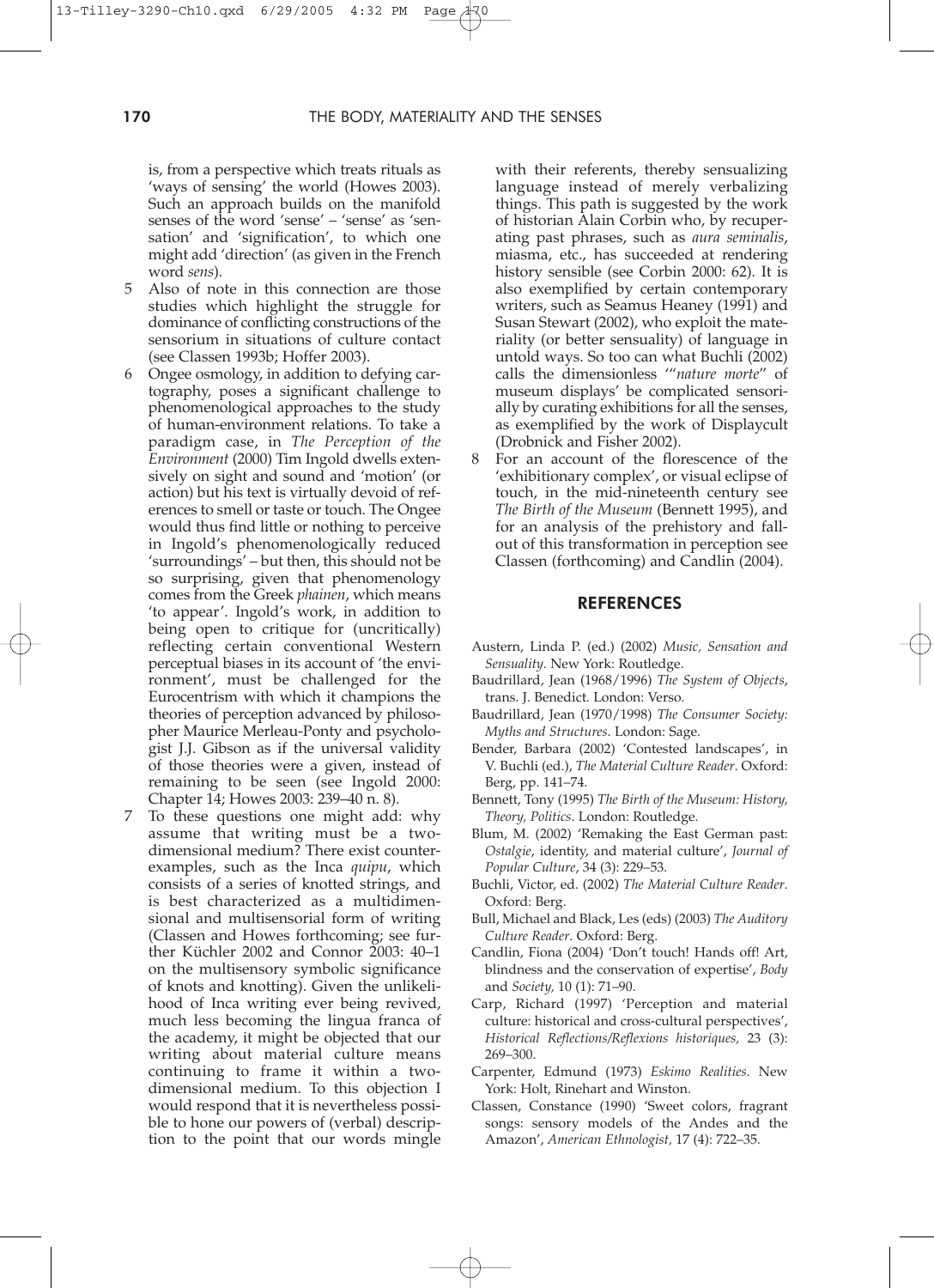Classen, Constance (1991) 'Creation by sound/ creation by light: a sensory analysis of two South American cosmologies', in D. Howes (ed.), *The Varieties of Sensory Experience*. Toronto: University of Toronto Press, pp. 239–55.

13-Tilley-3290-Ch10.qxd 6/29/2005 4:32 PM

- Classen, Constance (1993a) *Worlds of Sense: Exploring the Senses in History and Across Cultures*. London and New York: Routledge.
- Classen, Constance (1993b) *Inca Cosmology and the Human Body*. Salt Lake City, UT: University of Utah Press.
- Classen, Constance (1997) 'Foundations for an anthropology of the senses', *International Social Science Journal,* 153: 401–12.
- Classen, Constance (1998) *The Color of Angels: Cosmology, Gender and the Aesthetic Imagination*. London and New York: Routledge.
- Classen, Constance (2001) 'The senses', in Peter Stearns (ed.), *Encyclopedia of European Social History from 1350 to 2000* IV. New York: Scribner.
- Classen, Constance (2005) 'Touch in the early museum', in C. Classen (ed.), *The Book of Touch*. Oxford: Berg.
- Classen, Constance and Howes, David (forthcoming) 'The museum as sensescape: Western sensibilities and indigenous artifacts', in E. Edwards, C. Gosden and R. Phillips (eds), *Sensible Objects*. Oxford: Berg.
- Classen, Constance, Howes, David and Synnott, Anthony (1994) *Aroma: the Cultural History of Smell*. London and New York: Routledge.
- Clifford, James and Marcus, George, eds (1986) *Writing Culture: the Poetics and Politics of Ethnography*. Berkeley, CA: University of California Press.
- Connor, Steven (2003) *The Book of Skin*. Ithaca, NY: Cornell University Press.
- Corbin, Alain (1986) *The Foul and the Fragrant: Odor and the French Social Imagination*, trans. Miriam Kochan, Roy Porter and Christopher Prendergast. Cambridge, MA: Harvard University Press.
- Corbin, Alain (1994) *Village Bells: Sound and Meaning in the Nineteenth-Century French Countryside*, trans. Martin Thom. New York: Columbia University Press.
- Corbin, Alain (2000) *Historien du sensible : entretiens avec Gilles Heuré*. Paris: la Découverte.
- Csordas, Thomas (1990) 'Embodiment as a paradigm for anthropology', *Ethos,* 18: 5–47.
- Dant, Tim (1999) *Material Culture and the Social World*. Buckingham: Open University Press.
- Desjarlais, Robert (2004) 'Movement, stillness', in D. Howes (ed.), *Empire of the Senses*. Oxford: Berg, pp. 369–79.
- Drobnick, Jim, ed. (forthcoming) *The Smell Culture Reader*. Oxford: Berg.
- Drobnick, Jim and Fisher, Jennifer (2002) *Museopathy*. Kingston, ON: Agnes Etherington Art Centre, Queen's University.
- Erlmann, Veit, (ed.) (2004) *Hearing Cultures: Essays on Sound, Listening and Modernity*. Oxford: Berg.
- Feld, Stephen (1996) 'Waterfalls of song', in S. Feld and K. Basso (eds), *Senses of Place*. Santa Fe, NM: SAR Press, pp. 91–135.
- Fernandez, James (1986) *Persuasions and Performances: The Play of Tropes in Culture*. Princeton, NJ: Princeton University Press.
- Finnegan, Ruth (2002) *Communicating: the Multiple Modes of Human Interconnection*. London: Routledge.
- Fletcher, Christopher (2004) 'Dystoposthesia', in D. Howes (ed.), *Empire of the Senses*. Oxford: Berg, pp. 380–98.
- Geertz, Clifford (1973) *The Interpretation of Cultures*. New York: Basic Books.
- Geurts, Kathryn Linn (2002) *Culture and the Senses: Bodily Ways of Knowing in an African Community*. Berkeley, CA: University of California Press.
- Heaney, Seamus (1991) *Seeing Things*. London: Faber.
- Hoffer, Peter Charles (2003) *Sensory Worlds in Early America*. Baltimore, MD: Johns Hopkins University Press.
- Houston, Stephen and Taube, Karl (2000) 'An archaelogy of the senses: perception and cultural expression in ancient Mesoamerica', *Cambridge Archaelogical Jouins*, 10 (2): 261–94.
- Howes, David, ed. (1991) *The Varieties of Sensory Experience: a Sourcebook in the Anthropology of the Senses.* Toronto: University of Toronto Press.
- Howes, David (ed.) (1996) *Cross-cultural Consumption: Global Markets, Local Realities.* London and New York: Routledge.
- Howes, David (2003) *Sensual Relations: Engaging the Senses in Culture and Social Theory*. Ann Arbor, MI: University of Michigan Press.
- Howes, David, ed. (2004) *Empire of the Senses: the Sensual Culture Reader.* Oxford: Berg.
- Howes, David, and Classen, Constance (1991) 'Conclusion: sounding sensory profiles', in D. Howes (ed.), *The Varieties of Sensory Experience*. Toronto: University of Toronto Press, pp. 257–88.
- Ingold, Tim (2000) *The Perception of the Environment*. London: Routledge.
- Isbell, Billie Jean (1985) 'The metaphoric process', in G. Urton (ed.), *Animal Myths and Metaphors in South America*. Salt Lake City, UT: University of Utah Press, pp. 218–313.
- Jay, Martin (1993) *Downcast Eyes: The Denigration of Vision in Twentieth-Century French Thought*. Berkeley, CA: University of California Press.
- Kondo, Dorinne (1983/2004) 'The tea ceremony', in D. Howes (ed.), *Empire of the Senses*. Oxford: Berg, pp. 192–211.
- Küchler, Susanne (2002) 'The anthropology of art', in V. Buchli (ed.), *The Material Culture Reader*. Oxford: Berg, pp. 57–80.
- Leach, Edmund (1976) *Culture and Communication*. Cambridge: Cambridge University Press.